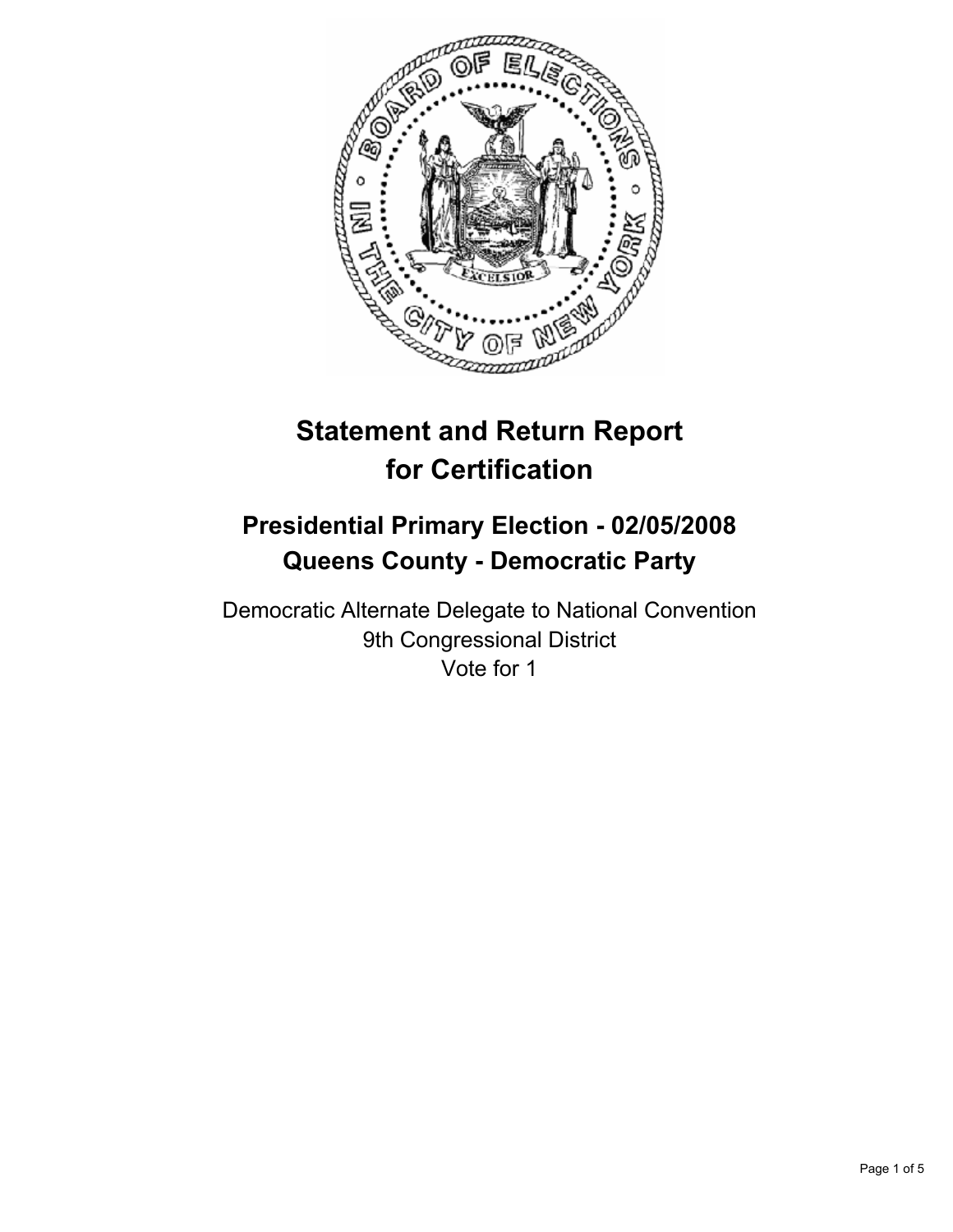

## **9th Congressional District**

| <b>Assembly District 22</b>                      |       |
|--------------------------------------------------|-------|
| <b>EMERGENCY</b>                                 | 0     |
| ABSENTEE/MILITARY                                | 3     |
| <b>FFDFRAL</b>                                   | 0     |
| <b>AFFIDAVIT</b>                                 | 4     |
| MARY J PLUNKETT (F) - PLEDGED TO SUPPORT CLINTON | 78    |
| SUSAN F REISMAN (F) - PLEDGED TO SUPPORT OBAMA   | 14    |
| <b>Total Votes</b>                               | 92    |
| <b>Assembly District 23</b>                      |       |
| <b>EMERGENCY</b>                                 | 32    |
| ABSENTEE/MILITARY                                | 172   |
| <b>FEDERAL</b>                                   | 14    |
| <b>AFFIDAVIT</b>                                 | 92    |
| MARY J PLUNKETT (F) - PLEDGED TO SUPPORT CLINTON | 2,922 |
| SUSAN F REISMAN (F) - PLEDGED TO SUPPORT OBAMA   | 1,081 |
| <b>Total Votes</b>                               | 4,003 |
| <b>Assembly District 24</b>                      |       |
| <b>EMERGENCY</b>                                 | 4     |
| ABSENTEE/MILITARY                                | 109   |
| <b>FEDERAL</b>                                   | 10    |
| <b>AFFIDAVIT</b>                                 | 49    |
| MARY J PLUNKETT (F) - PLEDGED TO SUPPORT CLINTON | 1,842 |
| SUSAN F REISMAN (F) - PLEDGED TO SUPPORT OBAMA   | 756   |
| <b>Total Votes</b>                               | 2,598 |
| <b>Assembly District 25</b>                      |       |
| <b>EMERGENCY</b>                                 | 56    |
| ABSENTEE/MILITARY                                | 67    |
| <b>FEDERAL</b>                                   | 35    |
| <b>AFFIDAVIT</b>                                 | 41    |
| MARY J PLUNKETT (F) - PLEDGED TO SUPPORT CLINTON | 1,552 |
| SUSAN F REISMAN (F) - PLEDGED TO SUPPORT OBAMA   | 757   |
| <b>Total Votes</b>                               | 2,309 |
| <b>Assembly District 26</b>                      |       |
| <b>EMERGENCY</b>                                 | 6     |
| ABSENTEE/MILITARY                                | 0     |
| <b>FEDERAL</b>                                   | 4     |
| <b>AFFIDAVIT</b>                                 | 0     |
| MARY J PLUNKETT (F) - PLEDGED TO SUPPORT CLINTON | 35    |
| SUSAN F REISMAN (F) - PLEDGED TO SUPPORT OBAMA   | 16    |
| <b>Total Votes</b>                               | 51    |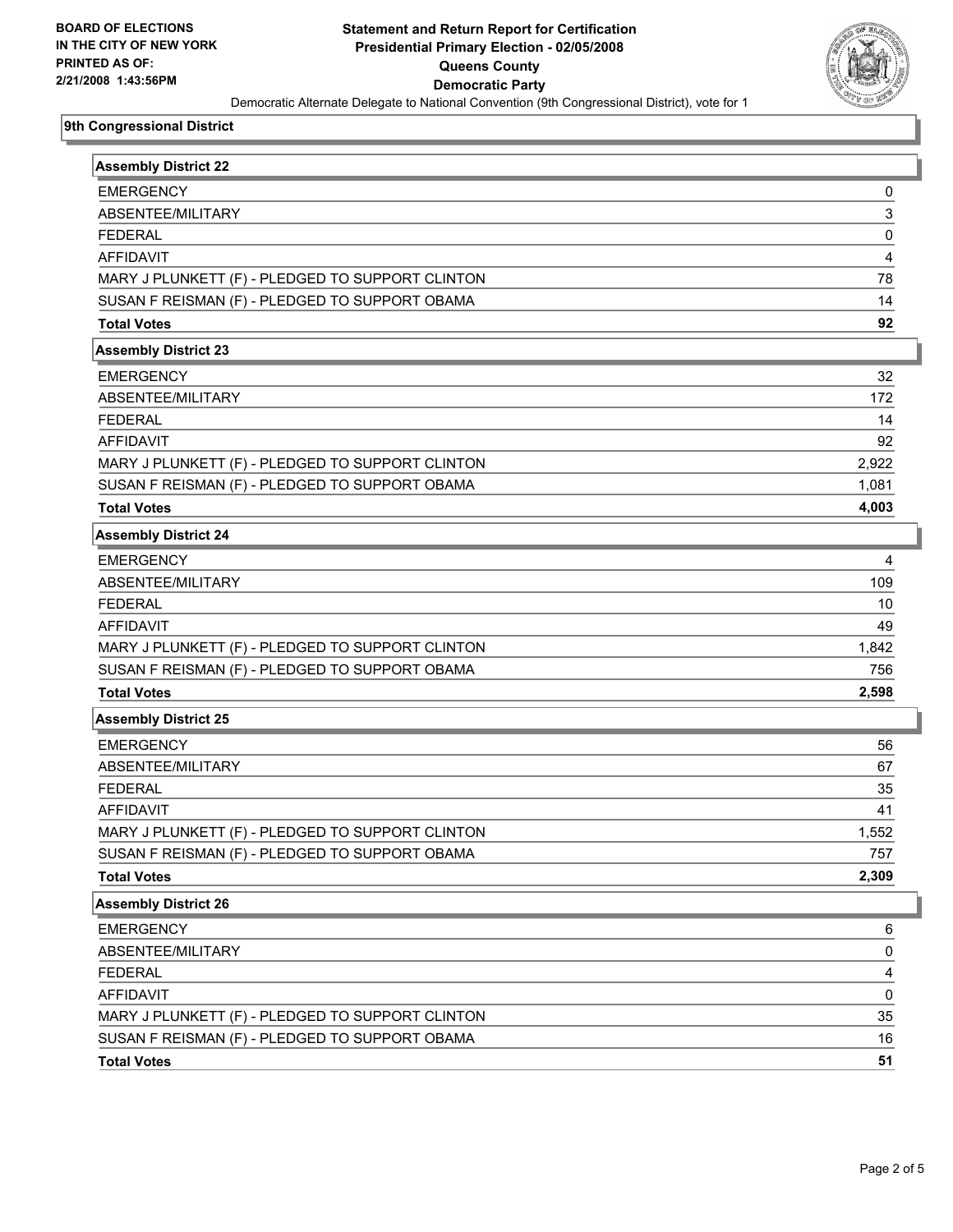

## **9th Congressional District**

| <b>Assembly District 27</b>                      |                |
|--------------------------------------------------|----------------|
| <b>EMERGENCY</b>                                 | 50             |
| ABSENTEE/MILITARY                                | 217            |
| <b>FFDFRAL</b>                                   | 47             |
| <b>AFFIDAVIT</b>                                 | 131            |
| MARY J PLUNKETT (F) - PLEDGED TO SUPPORT CLINTON | 3,255          |
| SUSAN F REISMAN (F) - PLEDGED TO SUPPORT OBAMA   | 1,547          |
| <b>Total Votes</b>                               | 4,802          |
| <b>Assembly District 28</b>                      |                |
| <b>EMERGENCY</b>                                 | 39             |
| ABSENTEE/MILITARY                                | 380            |
| <b>FEDERAL</b>                                   | 64             |
| <b>AFFIDAVIT</b>                                 | 160            |
| MARY J PLUNKETT (F) - PLEDGED TO SUPPORT CLINTON | 5,933          |
| SUSAN F REISMAN (F) - PLEDGED TO SUPPORT OBAMA   | 2,533          |
| <b>Total Votes</b>                               | 8,466          |
| <b>Assembly District 29</b>                      |                |
| <b>EMERGENCY</b>                                 | 0              |
| ABSENTEE/MILITARY                                | 0              |
| <b>FEDERAL</b>                                   | 0              |
| <b>AFFIDAVIT</b>                                 | 2              |
| MARY J PLUNKETT (F) - PLEDGED TO SUPPORT CLINTON | 13             |
| SUSAN F REISMAN (F) - PLEDGED TO SUPPORT OBAMA   | 22             |
| <b>Total Votes</b>                               | 35             |
| <b>Assembly District 30</b>                      |                |
| <b>EMERGENCY</b>                                 | 3              |
| ABSENTEE/MILITARY                                | 15             |
| <b>FEDERAL</b>                                   | $\overline{2}$ |
| <b>AFFIDAVIT</b>                                 | 15             |
| MARY J PLUNKETT (F) - PLEDGED TO SUPPORT CLINTON | 510            |
| SUSAN F REISMAN (F) - PLEDGED TO SUPPORT OBAMA   | 161            |
| <b>Total Votes</b>                               | 671            |
| <b>Assembly District 31</b>                      |                |
| <b>EMERGENCY</b>                                 | 0              |
| ABSENTEE/MILITARY                                | 0              |
| <b>FEDERAL</b>                                   | 0              |
| <b>AFFIDAVIT</b>                                 | 0              |
| MARY J PLUNKETT (F) - PLEDGED TO SUPPORT CLINTON | 3              |
| SUSAN F REISMAN (F) - PLEDGED TO SUPPORT OBAMA   | 0              |
| <b>Total Votes</b>                               | $\mathbf{3}$   |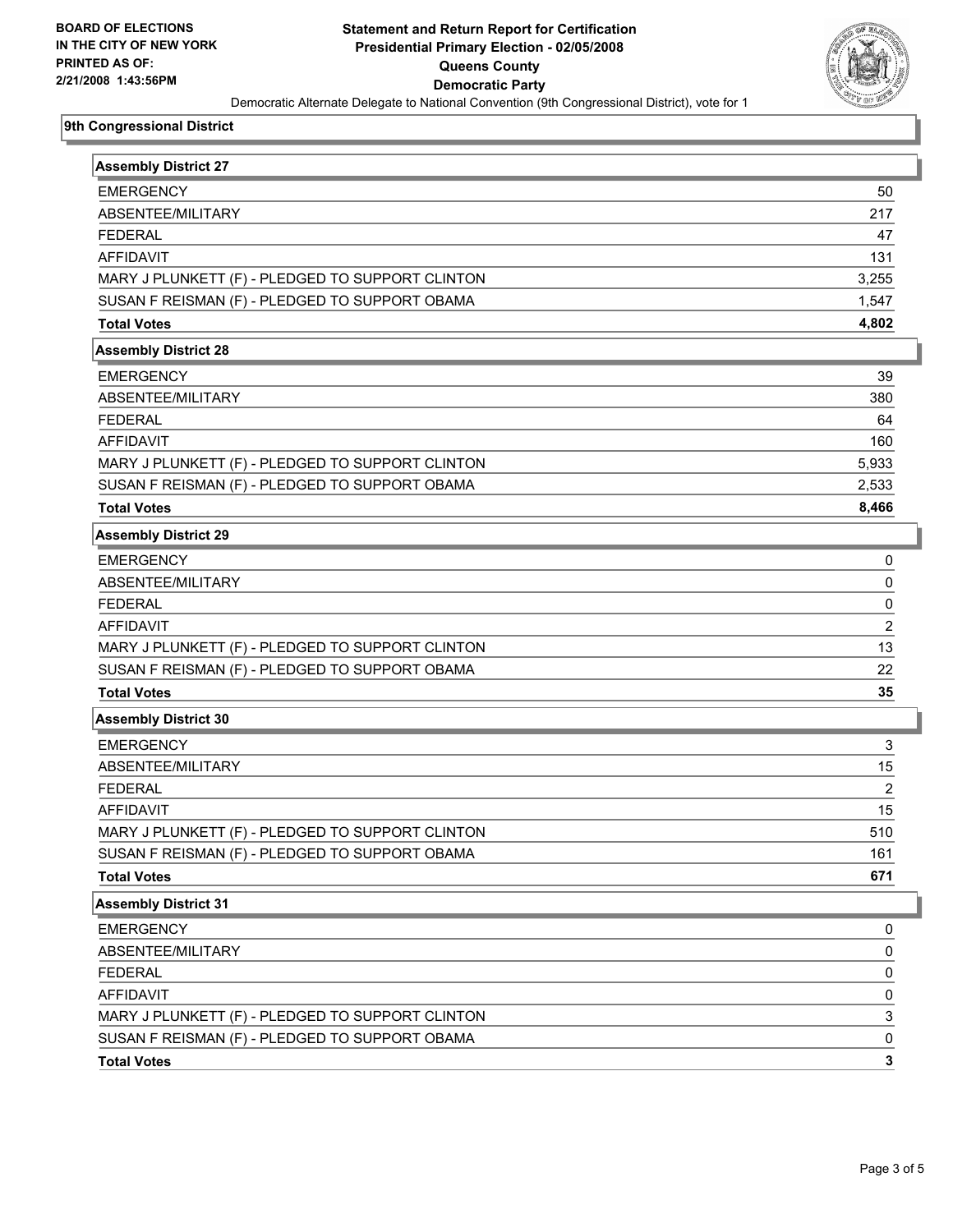

## **9th Congressional District**

| <b>Assembly District 35</b>                      |       |
|--------------------------------------------------|-------|
| <b>EMERGENCY</b>                                 |       |
| ABSENTEE/MILITARY                                | 8     |
| <b>FEDERAL</b>                                   |       |
| <b>AFFIDAVIT</b>                                 | 13    |
| MARY J PLUNKETT (F) - PLEDGED TO SUPPORT CLINTON | 325   |
| SUSAN F REISMAN (F) - PLEDGED TO SUPPORT OBAMA   | 129   |
| <b>Total Votes</b>                               | 454   |
| <b>Assembly District 37</b>                      |       |
| <b>EMERGENCY</b>                                 |       |
| ABSENTEE/MILITARY                                |       |
| <b>FEDERAL</b>                                   | 0     |
| <b>AFFIDAVIT</b>                                 | 5     |
| MARY J PLUNKETT (F) - PLEDGED TO SUPPORT CLINTON | 82    |
| SUSAN F REISMAN (F) - PLEDGED TO SUPPORT OBAMA   | 35    |
| <b>Total Votes</b>                               | 117   |
| <b>Assembly District 38</b>                      |       |
| <b>EMERGENCY</b>                                 | 13    |
| ABSENTEE/MILITARY                                | 53    |
| <b>FEDERAL</b>                                   |       |
| <b>AFFIDAVIT</b>                                 | 91    |
| MARY J PLUNKETT (F) - PLEDGED TO SUPPORT CLINTON | 1,816 |
| SUSAN F REISMAN (F) - PLEDGED TO SUPPORT OBAMA   | 538   |
| <b>Total Votes</b>                               | 2,354 |